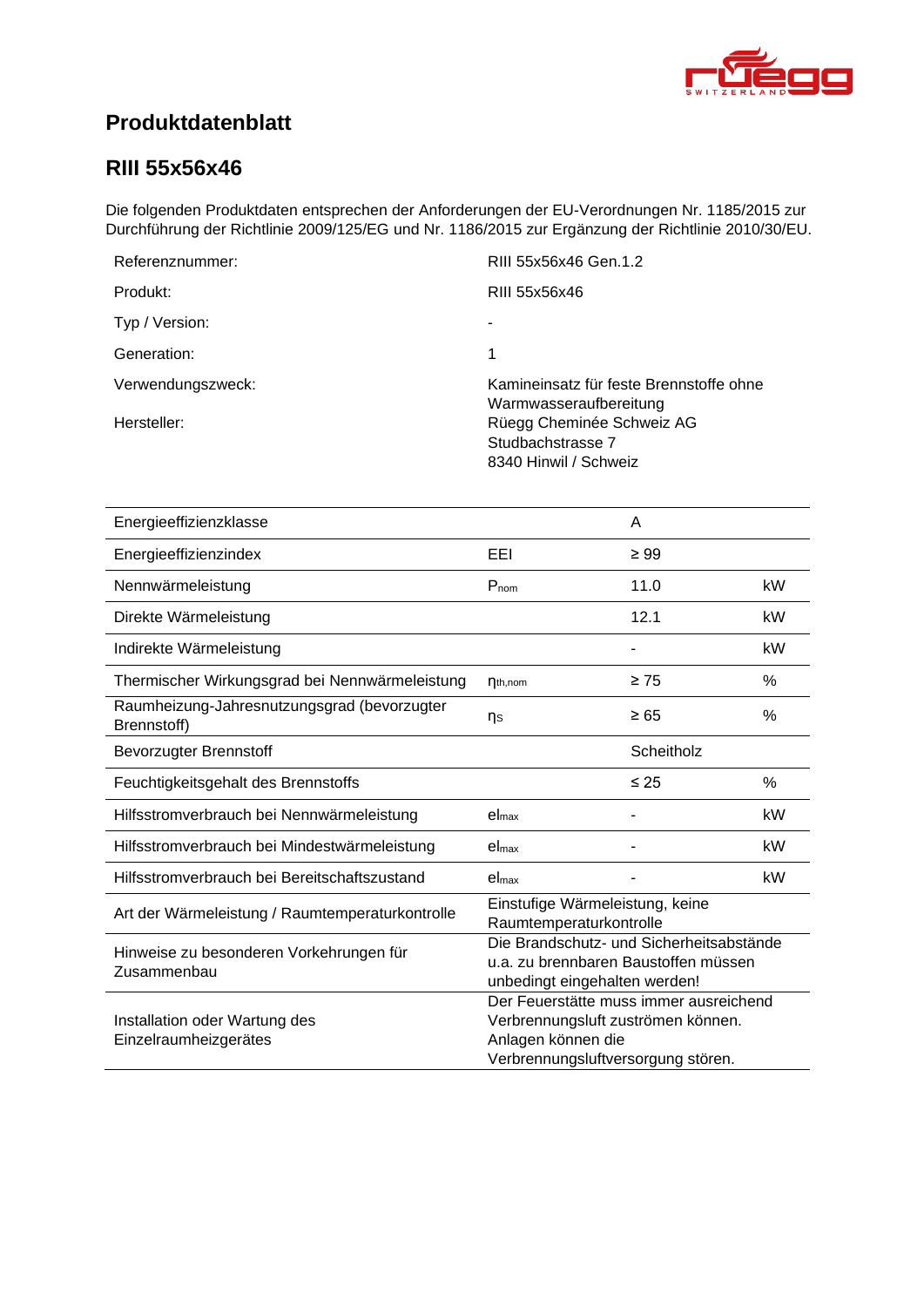

# **Product data sheet**

## **RIII [55x56x46](#page-0-0)**

The following product data comply with the requirements of EU Regulations No. 1185/2015 implementing Directive 2009/125/EC and No. 1186/2015 supplementing Directive 2010/30/EU.

| Identification code: | RIII 55x56x46 Gen.1.2                                     |
|----------------------|-----------------------------------------------------------|
| Product:             | RIII 55x56x46                                             |
| Type / Version:      |                                                           |
| Generation:          | 1                                                         |
| Intended use:        | Insert appliance or open fire without hot water<br>supply |
| Manufacturer:        | Rüegg Cheminée Schweiz AG                                 |
|                      | Studbachstrasse 7                                         |
|                      | 8340 Hinwil / Switzerland                                 |

| Energy efficiency class                                  |                                                                                                                                           | A           |      |
|----------------------------------------------------------|-------------------------------------------------------------------------------------------------------------------------------------------|-------------|------|
| Energy efficiency index                                  | EEI                                                                                                                                       | $\geq 99$   |      |
| Nominal heat output                                      | $P_{nom}$                                                                                                                                 | 11.0        | kW   |
| Direct heat power                                        |                                                                                                                                           | 12.1        | kW   |
| Indirect heat power                                      |                                                                                                                                           |             | kW   |
| Thermal efficiency at nominal heat output                | $\eta_{th,nom}$                                                                                                                           | $\geq 75$   | %    |
| Space heating annual utilization rate (preferred fuel)   | ns                                                                                                                                        | $\geq 65$   | %    |
| Preferred fuel                                           |                                                                                                                                           | Wooden logs |      |
| Fuel moisture content                                    |                                                                                                                                           | $\leq 25$   | $\%$ |
| Auxiliary power consumption at nominal heat output       | $el_{max}$                                                                                                                                |             | kW   |
| Auxiliary power consumption at minimum heat<br>output    | el <sub>max</sub>                                                                                                                         |             | kW   |
| Auxiliary power consumption in standby mode              | el <sub>max</sub>                                                                                                                         |             | kW   |
| Type of heat output / room temperature control           | Single stage heat output, no room<br>temperature control                                                                                  |             |      |
| Notes on special precautions for assembly                | The fire protection and safety distances to<br>combustible building materials, among<br>others, must be observed without fail!            |             |      |
| Installation or maintenance of the single room<br>heater | Sufficient combustion air must always be<br>able to flow to the fireplace. Installations can<br>interfere with the combustion air supply. |             |      |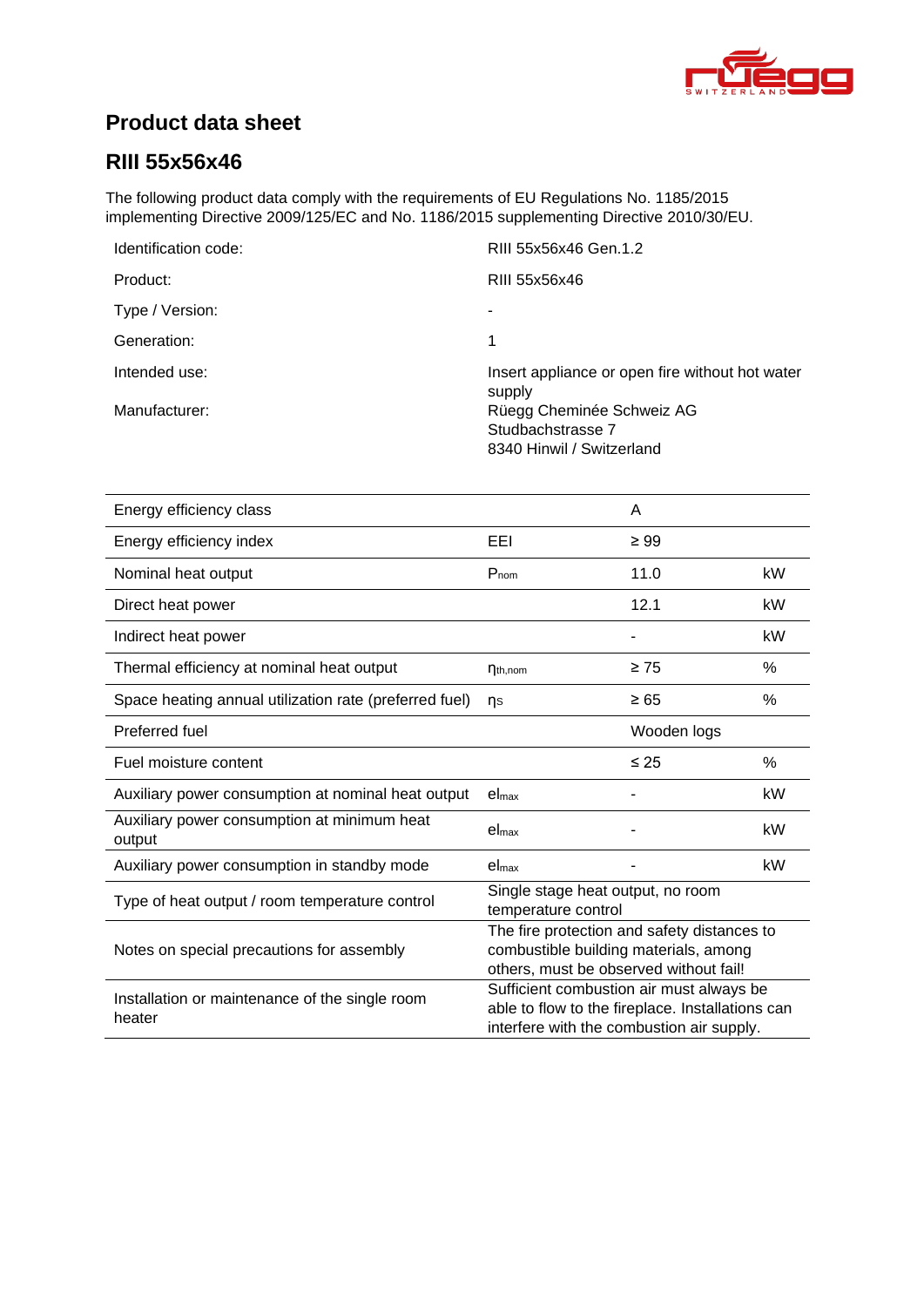

# **Fiche de produit**

### **RIII [55x56x46](#page-0-0)**

Les données suivantes sur les produits sont conformes aux exigences des règlements européens n° 1185/2015 portant application de la directive 2009/125/CE et n° 1186/2015 complétant la directive 2010/30/UE.

| Numéro de référence: | RIII 55x56x46 Gen.1.2                                                                 |
|----------------------|---------------------------------------------------------------------------------------|
| Produit:             | RIII 55x56x46                                                                         |
| Typ / Version:       | ۰                                                                                     |
| Génération:          | 1                                                                                     |
| Usage:               | Foyer ouvert et inserts à alimentation manuelle<br>pour combustibles minéraux solides |
| Fabricant:           | Rüegg Cheminée Schweiz AG<br>Studbachstrasse 7<br>8340 Hinwil / Suisse                |

| Classe d'efficacité énergétique                                            |                                                                                                                                                                                        | A              |      |
|----------------------------------------------------------------------------|----------------------------------------------------------------------------------------------------------------------------------------------------------------------------------------|----------------|------|
| Indice d'efficacité énergétique                                            | EEL                                                                                                                                                                                    | $\geq 99$      |      |
| Puissance nominale                                                         | $P_{nom}$                                                                                                                                                                              | 11.0           | kW   |
| Puissance thermique directe                                                |                                                                                                                                                                                        | 12.1           | kW   |
| Puissance thermique indirecte                                              |                                                                                                                                                                                        |                | kW   |
| Rendement thermique à la puissance thermique<br>nominale                   | $\eta_{th,nom}$                                                                                                                                                                        | $\geq 75$      | %    |
| Rendement annuel du chauffage des locaux<br>(combustible préféré)          | ηs                                                                                                                                                                                     | $\geq 65$      | %    |
| Combustible préféré                                                        |                                                                                                                                                                                        | Bûches de bois |      |
| Taux d'humidité du combustible                                             |                                                                                                                                                                                        | $\leq 25$      | $\%$ |
| Consommation de courant auxiliaire à la puissance<br>thermique nominale    | el <sub>max</sub>                                                                                                                                                                      |                | kW   |
| Consommation de courant auxiliaire à la puissance<br>thermique minimale    | el <sub>max</sub>                                                                                                                                                                      |                | kW   |
| Consommation de courant auxiliaire en état de<br>veille                    | el <sub>max</sub>                                                                                                                                                                      |                | kW   |
| Type de puissance thermique / contrôle de la<br>température ambiante       | Puissance thermique à un niveau, pas de<br>contrôle de la température ambiante                                                                                                         |                |      |
| Remarques sur les précautions particulières à<br>prendre pour l'assemblage | Les distances de sécurité et de protection<br>contre les incendies, entre autres par rapport<br>aux matériaux de construction inflammables,<br>doivent impérativement être respectées! |                |      |
| Installation ou entretien de l'appareil de chauffage<br>individuel         | Le foyer doit toujours pouvoir bénéficier d'un<br>flux d'air de combustion suffisant. Les<br>installations peuvent perturber l'alimentation<br>en air de combustion.                   |                |      |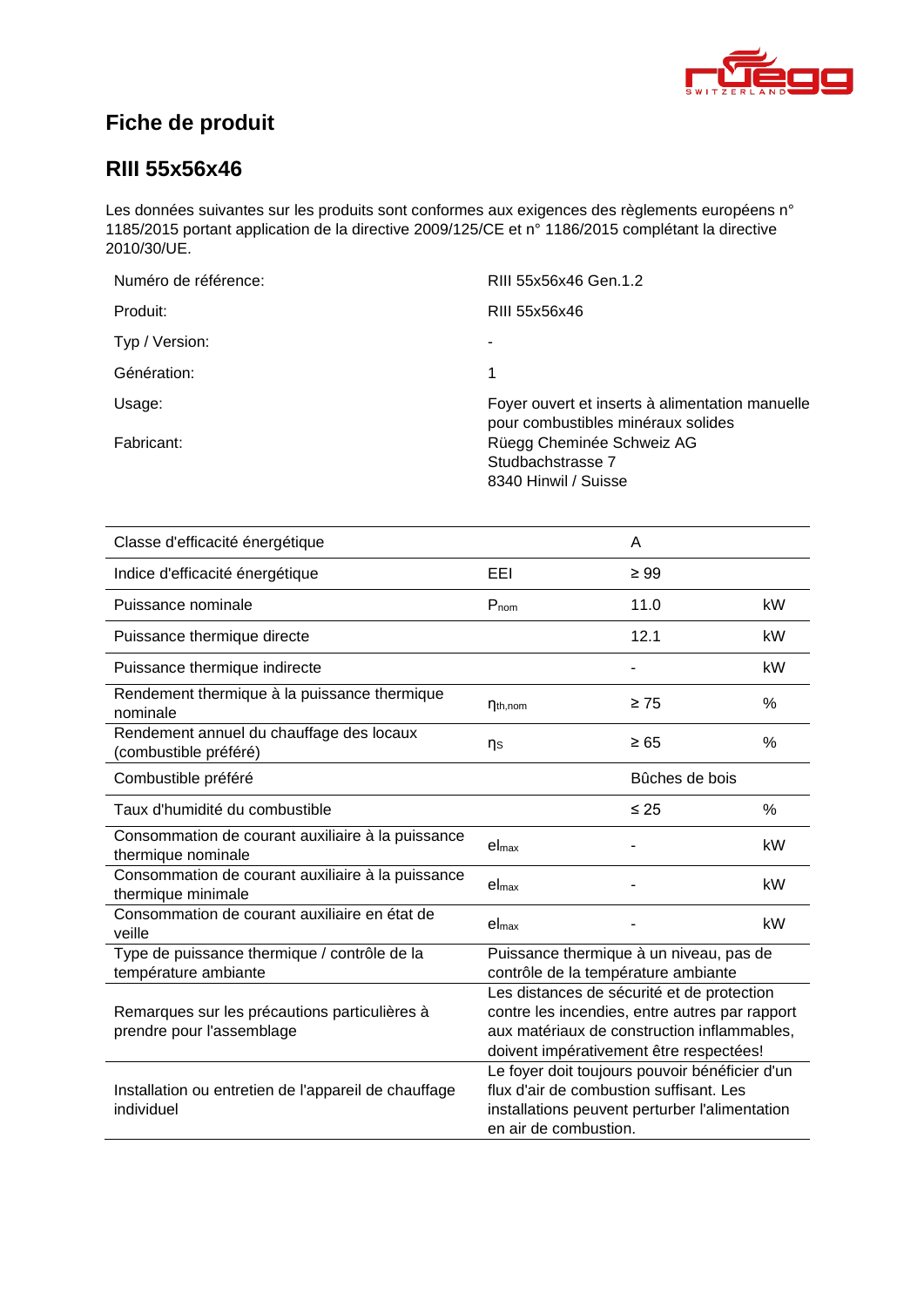

# **Productgegevensblad**

## **RIII [55x56x46](#page-0-0)**

De volgende productgegevens voldoen aan de eisen van EU-verordeningen nr. 1185/2015 tot uitvoering van Richtlijn 2009/125/EG en nr. 1186/2015 tot aanvulling van Richtlijn 2010/30/EU.

| Referentienummer: | RIII 55x56x46 Gen.1.2                                                       |
|-------------------|-----------------------------------------------------------------------------|
| Productnaam:      | RIII 55x56x46                                                               |
| Type / Versie:    |                                                                             |
| Generatie:        |                                                                             |
| Gebruiksdoel:     | Inbouwhaard voor vaste brandstoffen zonder<br>bereiding van warm water      |
| Fabrikant:        | Rüegg Cheminée Schweiz AG<br>Studbachstrasse 7<br>8340 Hinwil / Zwitserland |

| Energie-efficiëntieklasse                                          |                                                                                                                                                  | A         |               |
|--------------------------------------------------------------------|--------------------------------------------------------------------------------------------------------------------------------------------------|-----------|---------------|
| Energie-efficiëntie-index                                          | EEI                                                                                                                                              | $\geq 99$ |               |
| Nominale warmteafgifte                                             | $P_{nom}$                                                                                                                                        | 11.0      | kW            |
| Directe warmteafgifte                                              |                                                                                                                                                  | 12.1      | kW            |
| Indirecte warmteafgifte                                            |                                                                                                                                                  |           | kW            |
| Thermisch rendement bij nominaal<br>verwarmingsvermogen            | $\eta_{th,nom}$                                                                                                                                  | $\geq 75$ | $\frac{0}{0}$ |
| Jaarlijks rendement ruimteverwarming<br>(voorkeursbrandstof)       | ns                                                                                                                                               | $\geq 65$ | %             |
| Voorkeur voor brandstof                                            | Gekloofd brandhout                                                                                                                               |           |               |
| Vochtgehalte van de brandstof                                      |                                                                                                                                                  | $\leq 25$ | $\%$          |
| Hulpstroomverbruik bij nominale warmteafgifte                      | el <sub>max</sub>                                                                                                                                |           | kW            |
| Hulpstroomverbruik bij minimale warmteafgifte                      | el <sub>max</sub>                                                                                                                                |           | kW            |
| Hulpstroomverbruik bij stand-by                                    | el <sub>max</sub>                                                                                                                                |           | kW            |
| Type warmteafgifte / ruimtetemperatuurregeling                     | Eentraps warmteafgifte, geen<br>ruimtetemperatuurregeling                                                                                        |           |               |
| Opmerkingen over bijzondere<br>voorzorgsmaatregelen bij de montage | De brandbeveiliging en veiligheidsafstanden<br>tot o.a. brandbare bouwmaterialen moeten<br>absoluut in acht worden genomen!                      |           |               |
| Installatie of onderhoud van de<br>eenkamerverwarming              | Er moet altijd voldoende verbrandingslucht<br>naar de haard kunnen stromen. Installaties<br>kunnen de toevoer van verbrandingslucht<br>hinderen. |           |               |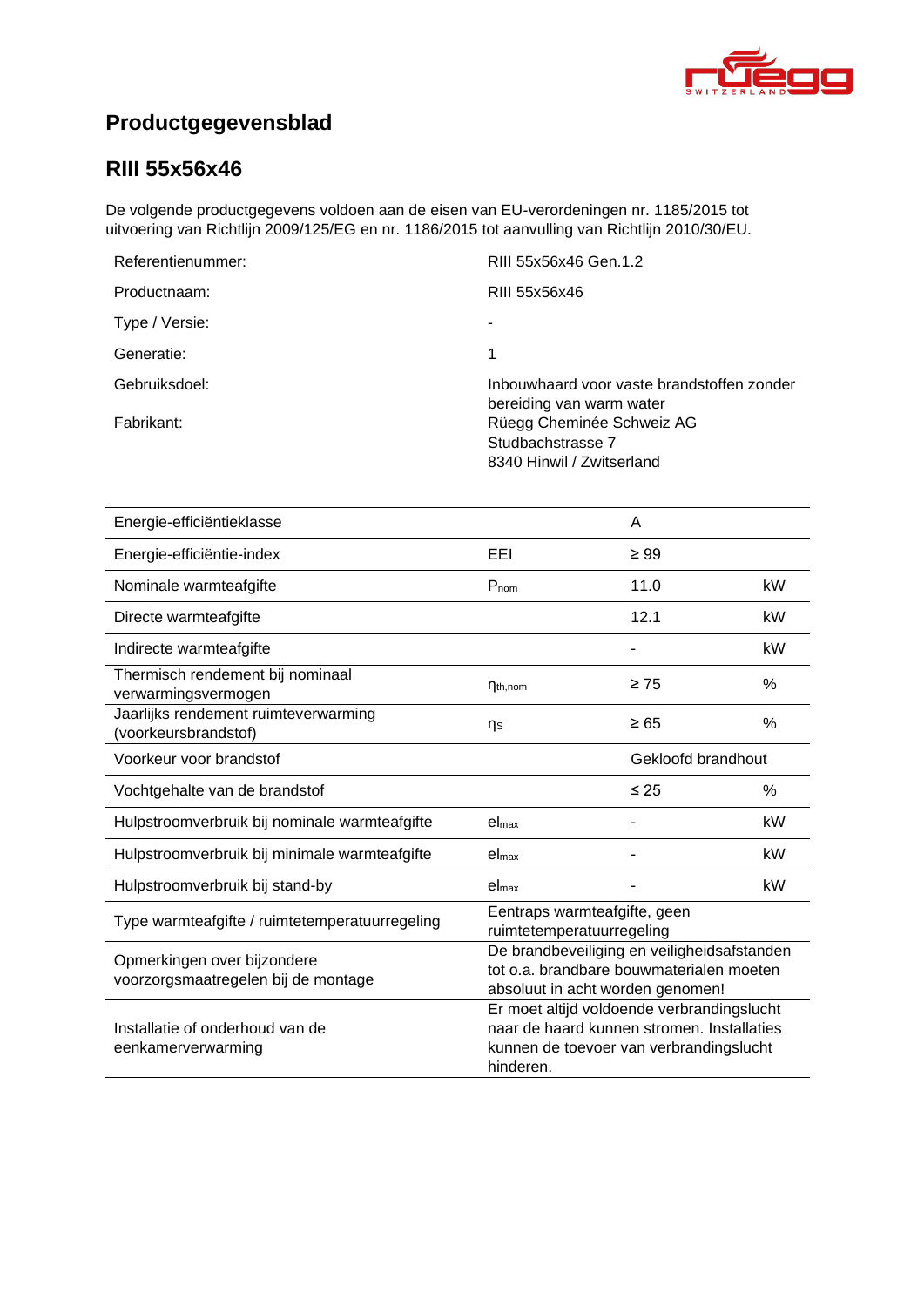

# **Scheda tecnica del prodotto**

## **RIII [55x56x46](#page-0-0)**

I seguenti dati del prodotto sono conformi ai requisiti dei regolamenti UE n. 1185/2015 che attuano la direttiva 2009/125/CE e n. 1186/2015 che integrano la direttiva 2010/30/UE.

| Numero di riferimento: | RIII 55x56x46 Gen.1.2                                                                 |
|------------------------|---------------------------------------------------------------------------------------|
| Prodotto:              | RIII 55x56x46                                                                         |
| Tipo / Versione:       |                                                                                       |
| Genere:                | 1                                                                                     |
| Utilizzo:              | Focolare aperto e chiuso con alimentazione<br>manuale di combustibile minerale solido |
| Produttore:            | Rüegg Cheminée Schweiz AG<br>Studbachstrasse 7<br>8340 Hinwil / Svizzera              |

| Classe di efficienza energetica                                                |                                                                                                                                                                              | A                |      |
|--------------------------------------------------------------------------------|------------------------------------------------------------------------------------------------------------------------------------------------------------------------------|------------------|------|
| Indice di efficienza energetica                                                | EEI                                                                                                                                                                          | $\geq 99$        |      |
| Potenza termica nominale                                                       | $P_{nom}$                                                                                                                                                                    | 11.0             | kW   |
| Uscita di calore diretto                                                       |                                                                                                                                                                              | 12.1             | kW   |
| Potenza termica indiretta                                                      |                                                                                                                                                                              |                  | kW   |
| Efficienza termica alla potenza termica nominale                               | $\eta_{th,nom}$                                                                                                                                                              | $\geq 75$        | %    |
| Efficienza annuale del riscaldamento degli ambienti<br>combustibile preferito) | ηs                                                                                                                                                                           | $\geq 65$        | %    |
| Carburante preferito                                                           |                                                                                                                                                                              | Legna in ciocchi |      |
| Contenuto di umidità del combustibile                                          |                                                                                                                                                                              | $\leq 25$        | $\%$ |
| Consumo di energia ausiliaria alla potenza termica<br>nominale                 | el <sub>max</sub>                                                                                                                                                            |                  | kW   |
| Consumo di energia ausiliaria alla potenza termica<br>minima                   | $el_{max}$                                                                                                                                                                   |                  | kW   |
| Consumo di energia ausiliaria in standby                                       | el <sub>max</sub>                                                                                                                                                            |                  | kW   |
| Tipo di uscita di calore / controllo della temperatura<br>ambiente             | Uscita di calore a uno stadio, nessun<br>controllo della temperatura ambiente                                                                                                |                  |      |
| Note sulle precauzioni speciali per il montaggio                               | La protezione antincendio e le distanze di<br>sicurezza dai materiali da costruzione<br>combustibili, tra l'altro, devono essere<br>rispettate a tutti i costi!              |                  |      |
| Installazione o manutenzione del riscaldatore<br>singolo                       | Una quantità sufficiente di aria di<br>combustione deve sempre poter affluire al<br>camino. Le installazioni possono interferire<br>con la fornitura di aria di combustione. |                  |      |